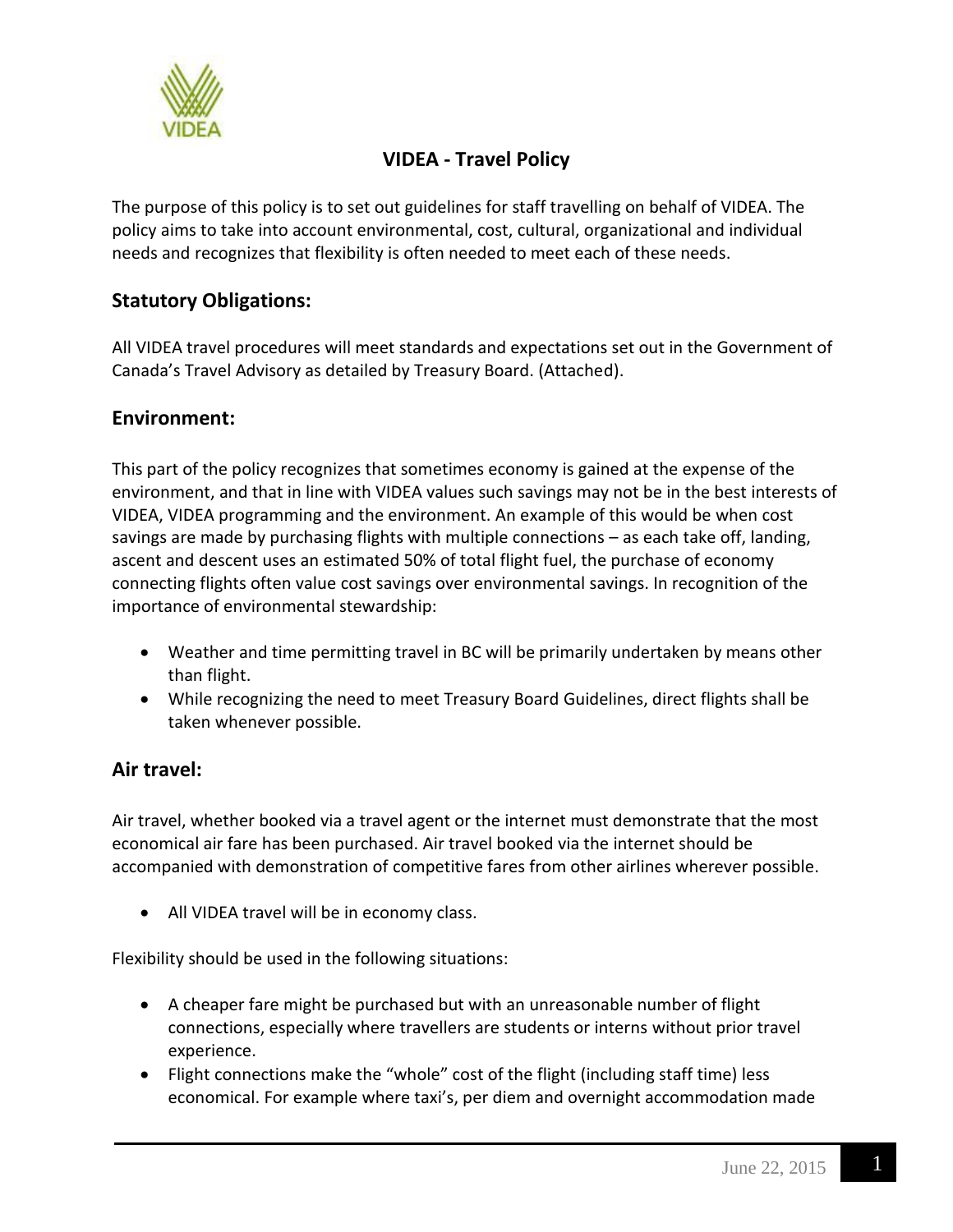

necessary by flight connections, increase the fare to more than a direct, or more direct, flight.

- A direct international flight and a flight involving one or more flight connections are within \$200 in cost. This exception takes into account the comfort and ability of staff to work on arrival in country, and the amount of fight-fuel used for each take-off and landing.
- Most economical fares involve travel on airlines listed as having sub-standard safety ratings. Sub-standard safety would be determined by whether the airline is authorised to fly in North American or European Airspace.

## **Road travel:**

- When using their own transport VIDEA staff and volunteers are permitted to charge mileage at 48c a kilometer.
- When using a car hire facility the cheapest, reputable facility will be used.
- When traveling mountainous regions during winter driving conditions a 4x4 vehicle will be used.
- When travelling at all other times the cheapest, practical size of car shall be used.
- Car hire insurance will be purchased.
- Gas will be reimbursed at cost when using a hire car.

#### **Accommodation:**

VIDEA recognizes that when travelling in project areas, accommodation that best aligns with the standards of living of overseas partner organisation personnel and project beneficiaries, is often the safest form of accommodation. VIDEA staff are entitled to book accommodation of the rate set out in a funding agreement, or up to the maximum allowable under treasury board guidelines. Exact rates for trips will be determined by team leaders based on circumstances, and within TB guidelines.

- In acknowledgement of limited budgets, where possible accommodation shall be sought with project partners and a gift in lieu of accommodation shall be bought to a maximum of \$40 per night.
- Where accommodation is not possible with project partners, the most economical, safe and practical accommodation shall be used. Recognising that in specific circumstances more expensive accommodation can save funds in other areas and safeguard mental health.
- When staying in developing countries, staff and volunteers shall at all times consider the standard of living of project participants, and will seek accommodation to closely align with their standards of living and values, while not undermining safety considerations or specific circumstances.